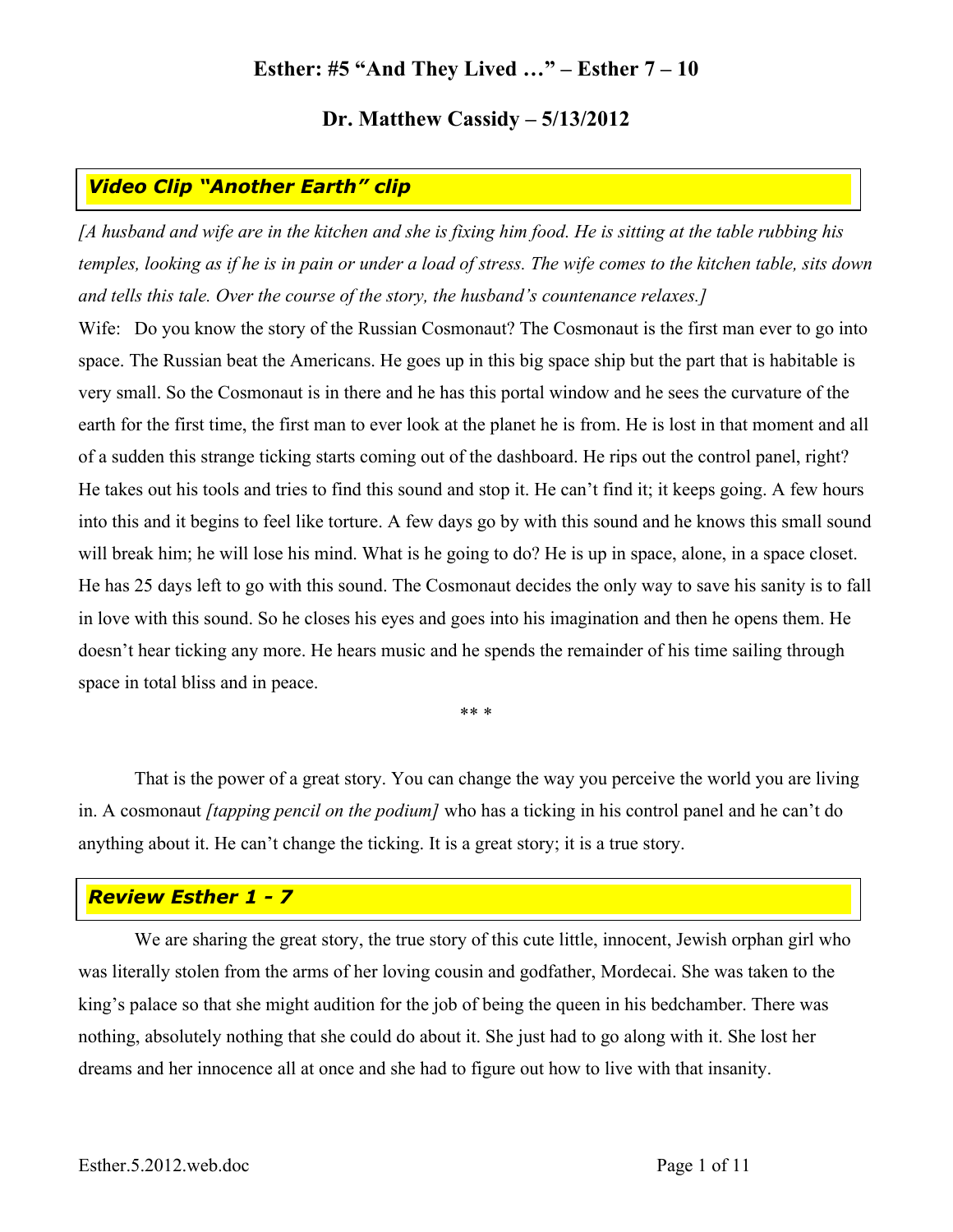That is not the end of the story because it gets worse from there. Her godfather / cousin, Mordecai, who is an older man, is Jewish; the passage in Esther reads "Mordecai the Jew". He will not bow down or lower his head to this crazy man named Haman.

Haman is from the family lineage, a 1000-year lineage of Jew killers who had sought since the birth of the nation of Israel to kill every single Jew in the world. Haman is not just from that tribe or nationality; he is literally from the lineage of a former king, known for his Jew-killing skills, whose name is Agag. This was 500 years earlier than our story. So you will see in the story of Esther that Haman is called an Agagite, from Agag.

So it is the law of the land of the insane King Xerxes that Haman the Agagite is the second most honored person, only to the king, and any time he walks near you, you are supposed to kneel down or lower your head to pay honor to him. Day after day, Mordecai will not do it. Then one day, Haman just snaps. He is enraged and he can't take this rebellion any longer because the people are now beginning to talk. So Haman goes to the king and says: Hey, can I have your permission to issue this decree? Can I borrow your signet ring?

The king says: Sure, you do what you need to do.

So Haman writes this decree which is sent to the four corners of the Persian Empire, 127 different provinces. It says that eleven months from now – and the date was picked by lot, a rolling of a die – everyone will have a chance to kill, destroy, and annihilate every Jew, men and women, old and young children. We have eleven months to get ready for that.

As you would imagine, panic breaks out among the Jews all over Persia. All the while, Haman and the insane king are drinking their wine on the deck.

Mordecai the Jew realizes that he has to do something about this. He has to stop this. He sends a message to his god-daughter, the little girl he raised who is now the queen. Mordecai says: You have to go to the king and beg for our lives. I don't care what it costs you.

The queen says: If you go to see the king without an invitation, he will kill you. This is a great story.

#### **The Choice:**

It is like the Russian cosmonaut story. *[pencil clicking on podium]* He tears apart the panel, using his tools to get inside the control panel. He can't stop the ticking. It is going to drive him crazy. It will be the end of him. But what can he do? He is in space, alone, in a space closest.

What is little queen Esther going to do?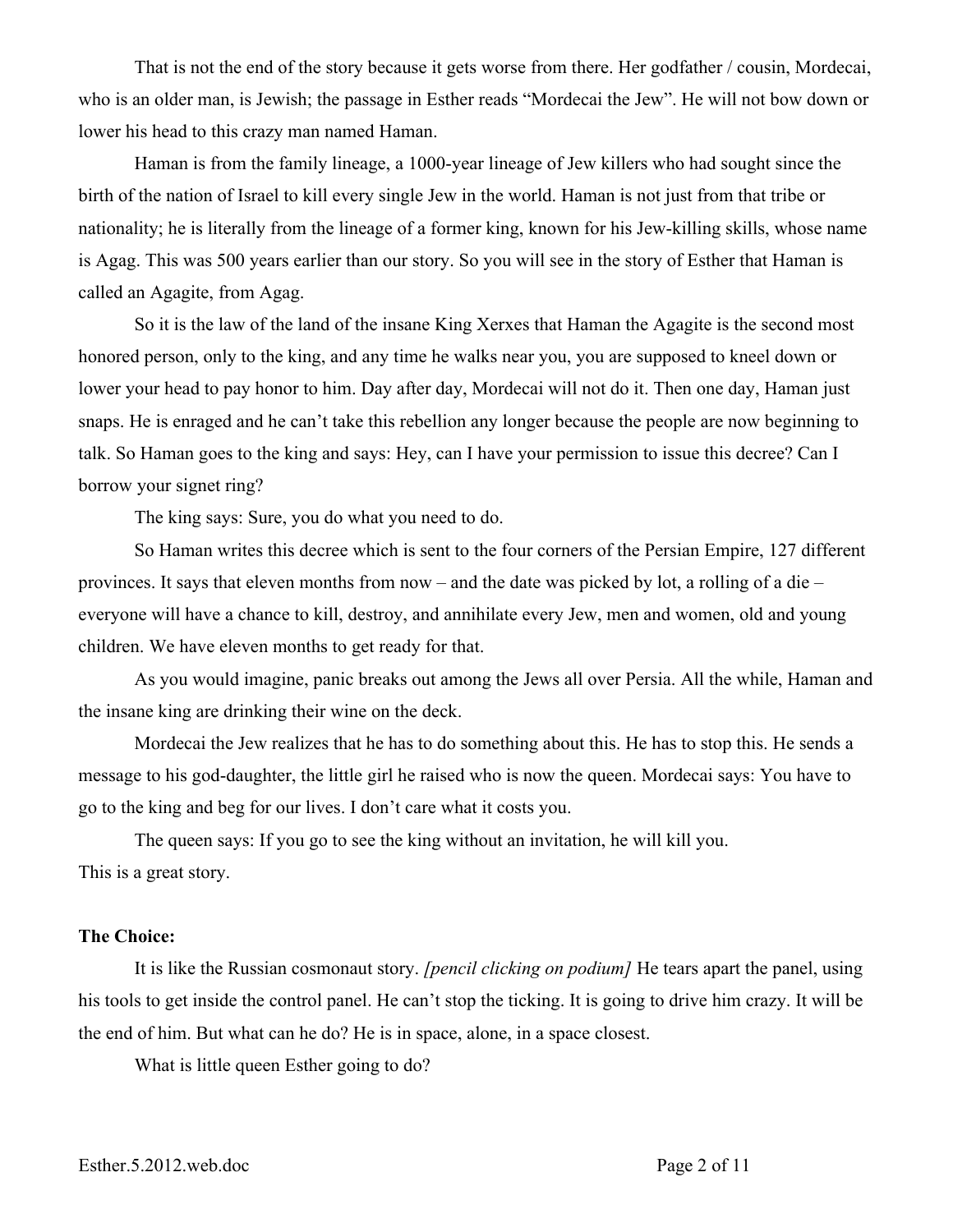Mordecai makes her choices very clear. You can:

- 1. Choose to be a coward and you will die with all the other Jews. You will die.
- 2. You can choose to be a hero and go see the king and he will kill you, at his feet. Or,
- 3. You can choose to be a hero and go and see the king and maybe, just maybe, he will extend that golden scepter to you and let you live. Then you can tell him our plight.

But she cannot change where she is. She can only change what she does with it.

You and I cannot change the suffering we have endured from other people or just from life. But we can change how it affects us. Who knows that maybe we have not been all alone in the suffering in the first place. Who knows that we are here and now for such a time as this. Who knows, Esther, that you are queen for a purpose.

Esther has a change of soul. Her mind is on fire like Blasé Pascal said when he realized the presence of God in his life. So she barks out her first command and says: *Go, gather, and fast*, three days, night and day, food and drink. I will go see that insane, drunken king. If I perish, I perish. – She does something about it. What else was she going to do? She is alone in the palace in the queen's chambers.

After three days, she presents herself to the king, after putting on her royal garments. She goes to the throne room and the king looks up and sees her approaching. He does that thing; he extends the golden scepter to her. She walks, I bet, ever so gingerly up to him and she touches the golden scepter and then she lives.

The king says: What is it, Queen Esther? What is your petition that I might grant it? What is your request that I might give you up to half the kingdom?

Esther says: I would like for you and Haman to come to a banquet with me today.

The king says: Absolutely. Get Haman and let's go.

### **Esther's First Banquet – Esther 5**

They are drinking wine and it says they do that quite a bit in this story. While they are drinking wine, the king turns to Esther and says: Well, my queen, what is your petition that I might grant it? What is your request that I might give you up to half my kingdom?

While they are drunk on wine, it appears that she is drunk on the Spirit. With all of the Jew supporters fasting and praying for three days, along with her helpers and the eunuchs who serve her, fasting and praying, she looks around and she sees that there is something not right. So she says: King, if you want to know my petition, if you want to hear my request, could you come back tomorrow and have another banquet, you and Haman both.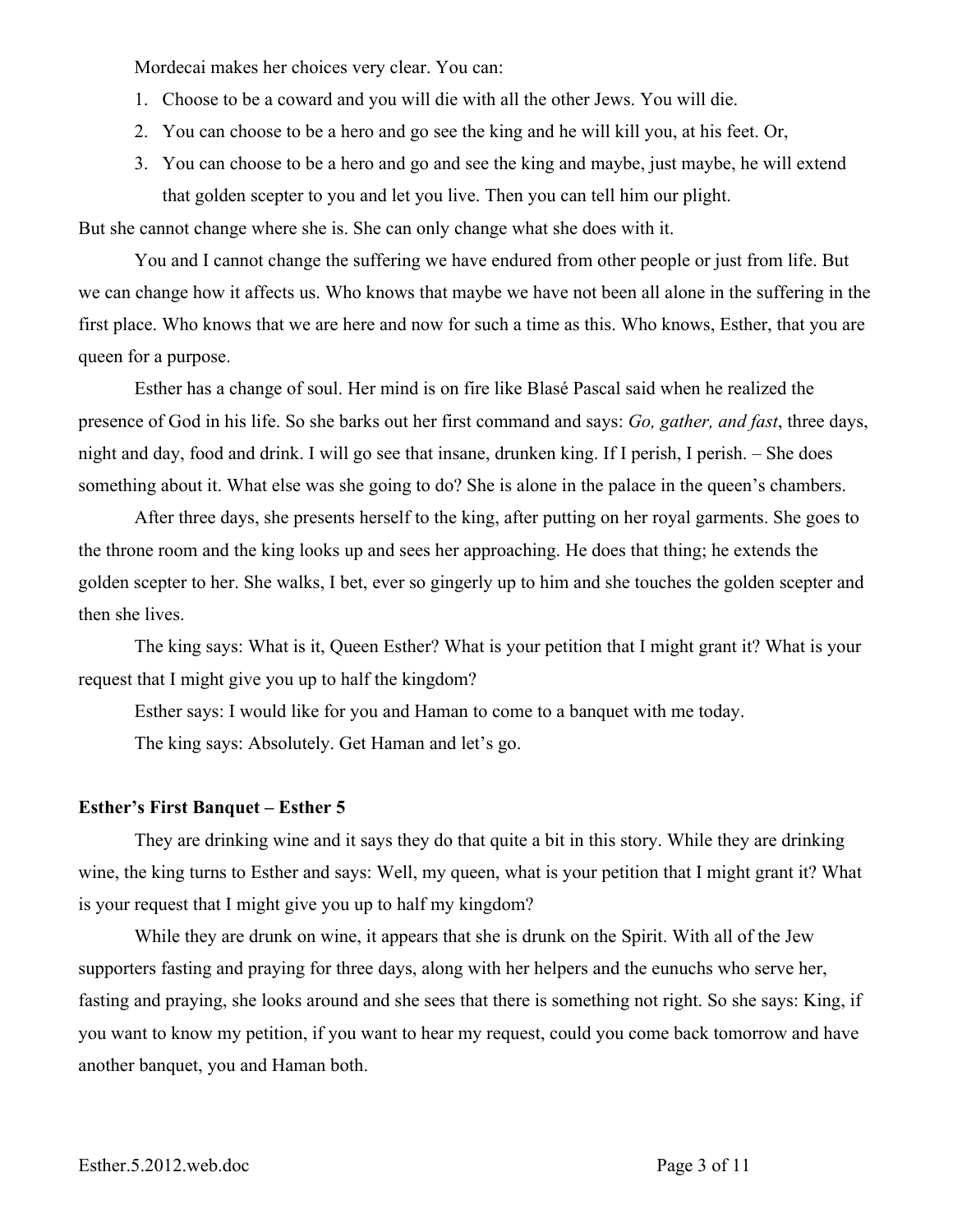The king says: Absolutely, my queen.

So they split up and go their way.

#### **Haman's Glorious Day**

I want you to understand that this is the most glorious day in Haman's life. He is the second most honored person in all of Persia. He has just dined at a private banquet with the king and the queen and he is coming home to celebrate.

As he walks through the palace and the courtyards, outside the walls everybody is bowing their knees and genuflecting and hiding their face to him. Then Mordecai the Jew is standing ever so proud with his shoulders back, maybe on his tiptoes, looking Haman right in the eyes. No matter how good the morning was, this has crushed all of that joy.

So Haman goes home and resolves that very day – Tonight I will build 75-foot high gallows, an impaling rod to skewer Mordecai on. I want to make a point. So Haman's helpers spend the night hammering and cutting and assembling this gallows. Haman wakes up the next day and look at his To Do List. He is going to go get permission from the king to kill Mordecai the Jew. Finally, he does not have to wait any more months. Then he will have a banquet with the king and queen later on. That is great. He is walking around as proud as a peacock in the spring. We have actually found a carving of Haman going to the king's palace the next morning. Look at that: *[power point of a man with a jaunty gait and selfsatisfied look on his face]* Haman is twitterpated.

#### **King Xerxes' Sleepless Night**

Here is the thing though – while Haman was sleeping and his workers were building those gallows, the king could not sleep that night. There was something bugging him, pestering him. It was like someone was poking him. So Xerxes had one of his servants come in and read to him from the chronicles of Persia, read to him from his history.

Coincidentally, they came across a passage that read that Mordecai the Jew had actually saved the king's life earlier. So the king asks: What has been done for Mordecai that he was honored because he saved my life?

The scribe says: Nothing was done for Mordecai. No honor was paid to him. He was never rewarded for that.

So the king says: We have to reward him. I need someone to give me advice.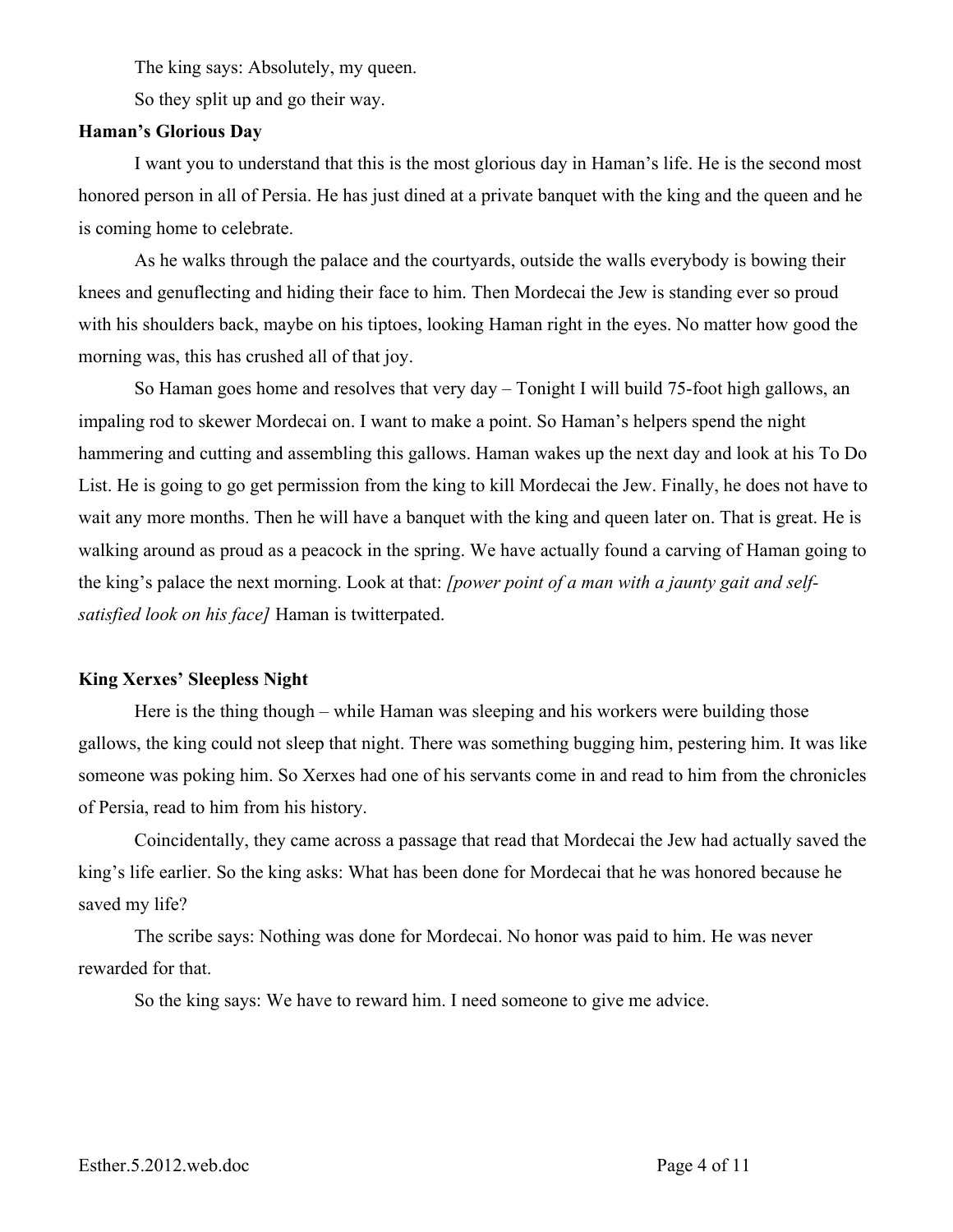#### **Picture Haman's Turn of Events – Esther 6**

Here comes Haman strolling in, this proud peacock. The king says: Haman, great, you are my chief advisor. What do we do for a man the king delights to honor?

Haman is thinking what Haman thinks – who could possibly be getting honor other than me. I am extremely rich and you don't need to give me more money. I have ten sons. I am the second most honored person in all of Persia.

Here is what you should do for me – uh, I mean for this person whom the king delights to honor. [Esther 6:7-9] You should use one of your robes and have him robed with that. You should put him on one of your horses that you have actually ridden on, the horse with the crest that goes on the head of the horse. Then you would have one of the princes put that man whom the king delights to honor on a horse and have the prince lead him through all of Susa shouting at the top of his lungs: This is what happens to the man whom the king delights to honor. That is what you do.

The king says: You know what? That is a fantastic idea. [and I will quote this next part] Esther 6:10 "Go at once," the king commanded Haman. "Get the robe and the horse and do just as you have suggested for Mordecai the Jew, who sits at the king's gate. Do not neglect anything *you* have recommended."

Haman is thinking: Wait --- what!

The bigger they are, the harder they fall. Haman was big and he fell hard. So Haman is robing Mordecai the Jew. Haman is putting Mordecai up on that horse. Haman is going through all of Susa shouting until he is hoarse, dragging the horse, saying: This is what happens to the man whom the king wants to honor.

It has been a long day for Haman but it has just begun.

Mordecai goes back to the city gates. Haman goes back home and he is home long enough to tell his wife and friends of his terrible nightmarish experience. He is there just long enough to hear a very troubling prediction of his fate.

#### **Esther's Second Banquet – Esther 7**

There is a knock on the door and the eunuchs have come to get Haman for the second banquet of Queen Esther. Then the king and Haman have had their meal and they are drinking again. The king finally turns to the queen and says: What is your petition that I might grant it? What is your request that I might give you up to half of my kingdom?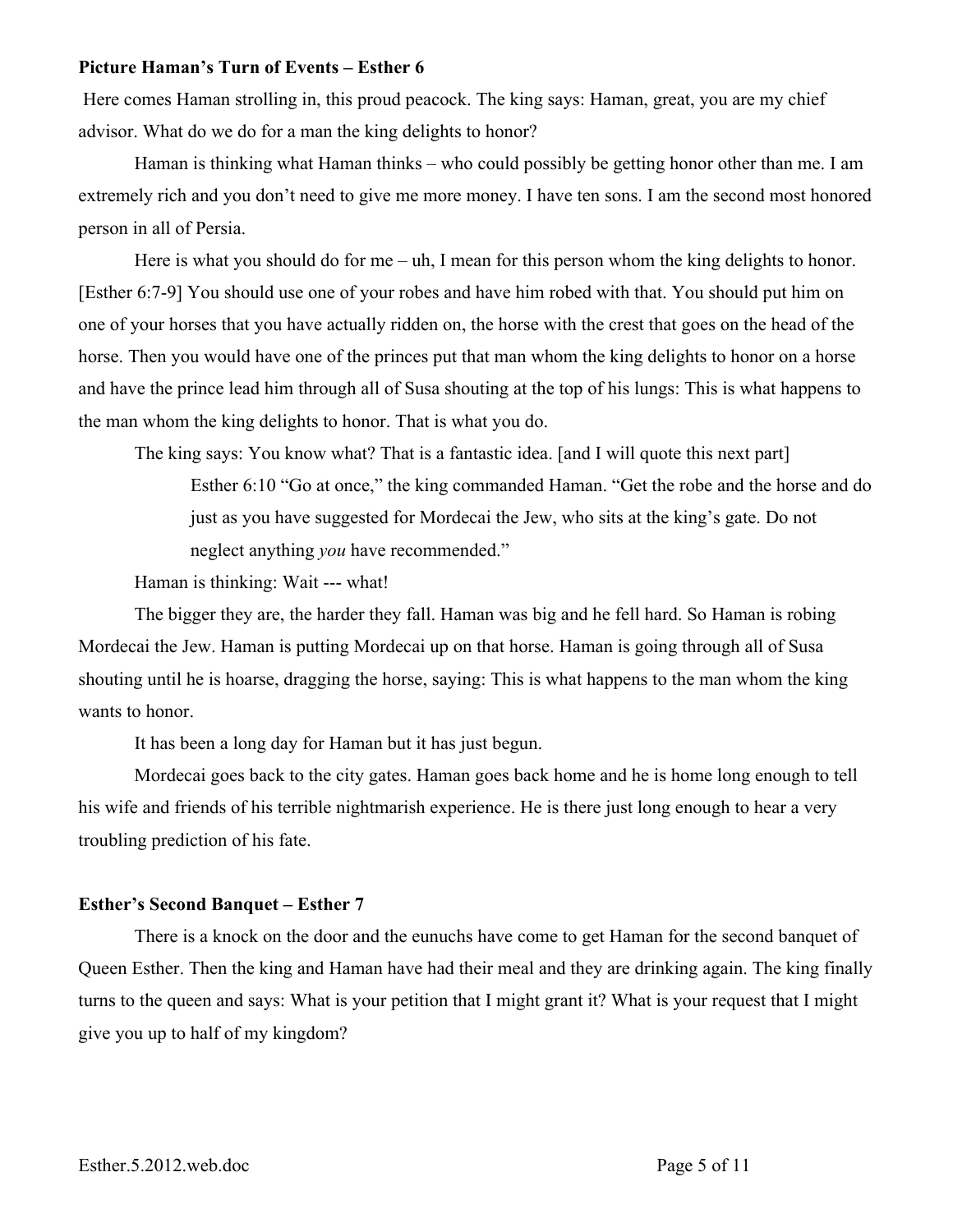The queen senses that things are right now. So she says: This is my petition. Grant me my life. This is my request. Save all my people.

The king says: Who would do that? Where is he?

She says: Him – There. This vile Haman has produced this decree that has sent my people to their death.

Well, the king is so enraged that he has been betrayed by his chief advisor that he gets  $up$  – and leaves his wine – that is how traumatized the king is – and he goes out to the palace gardens. Meanwhile, Haman realizes that he is a dead man. His only hope is to fall down and beg for the queen's mercy.

Now picture this, would you? Haman, the Agagite, is on his knees before a Jewish princess, a female Jew, begging for his life. That was his dream that Mordecai the Jew would be bowing down and kneeling and begging for his life. Now Haman is playing the part of the schmuck. I wonder how his great, great, great grandfather, Agag, might think right now. The whole 1000 years of descendants of the Amalekites have come down to this – Haman, the Agagite, on his knees before a Jewish queen saying: Please let me live.

Just then, the king walks in and says: What? Are you going to molest the queen too?

At that, somebody puts a hood over Haman's head and says: King, I don't know if you know this but late last night – it was probably the thing keeping you up, ironically – Haman was building a gallows to hang Mordecai the Jew, the one who saved your life.

The king says: Hang Haman on that. Impale him on that 75-foot tower. I will make a point. And they do.

That is where we have been for the last four weeks.

# *Esther 8*

Now we are in Chapter 8 where Mordecai gets Haman's house, Haman's job, and Haman's ring, the signet ring of the king. Now Mordecai has to figure out how they are going to save the lives of the Jews.

The king says: [Esther 8:8] We can't undo my first decree because whatever I write and seal with that signet ring cannot be wrong. But here is what you can do. I suggest you write another decree that says that all the Jews on that day can defend themselves, that they can kill, destroy, and annihilate any person who comes near them. You can plunder those people as well. Take all of the spoils for yourself.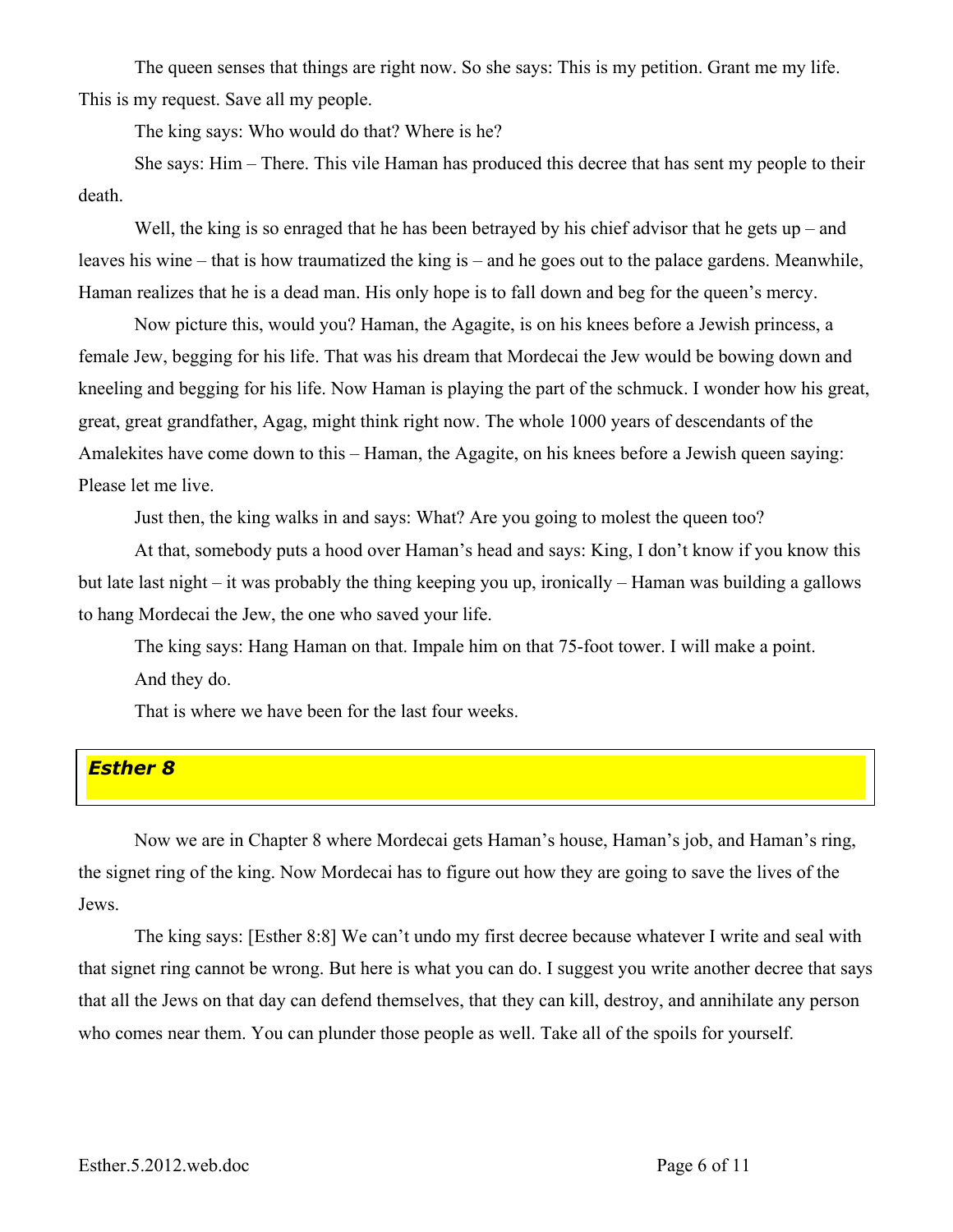They do that. They write the decree out and have it in several languages, this time also in Hebrew. They put the king's seal on it and they use the king's fastest horses to go to every extent of the 127 provinces of Persia and send the word out.

Great feasts and joy are breaking out because it is coming to that time. It is a good thing. We can fight back now. We can kill, destroy, and annihilate those who were out to kill, destroy, and annihilate we Jews. On that day, the Jews were able to overturn their fate. The tables were turned. That is where we get that expression – the tables were turned, from this passage. They were able to defeat those enemies who were out to get them for the last several months. – Esther 9

### *Generational Loss*

But listen, this goes back to the other story – the Russian Cosmonaut story. He could not stop the ticking but he could change what the ticking meant. He could change what the ticking was doing to him. When he did, he did not hear the ticking; he heard music and was able to fly through space in total bliss and in peace.

The reason I tell you that it was about changing perspective is because the bigger context of this story we looked at briefly on a previous Sunday. The reason the Jews are in this threat of genocide is because 500 years earlier, an ancestor of Haman was Agag, and an ancestor from the tribe of Mordecai and Esther was King Saul. King Saul was told that he was to go to the Amalekites and destroy them. It was a holy war and there are two rules in holy wars. (1) You finish the job. (2) You never take the plunder. Saul violated both of those rules. He did not finish the job and he stole from the plunder. Saul took the good stuff because it was good. Because Saul did not do what he was supposed to do, generations continued to the point where here we are now in Persia, 500 years later, and the threat to all the Jews' lives in all of Persia or because of somebody else's compromise and what it means to obey God. See, here is the thing. Esther could not change her lineage but she could change what she did with it. She could not change her ancestry but she could change from this point forward what she could do about it. When the king comes to her on the  $12<sup>th</sup>$  month, the  $13<sup>th</sup>$  day and says: Esther, how are things? How are your people?

She says: It has been very good.

King: Well, what is your petition that I might grant it? What is your request that I might give you something?

Esther says: We will need another day.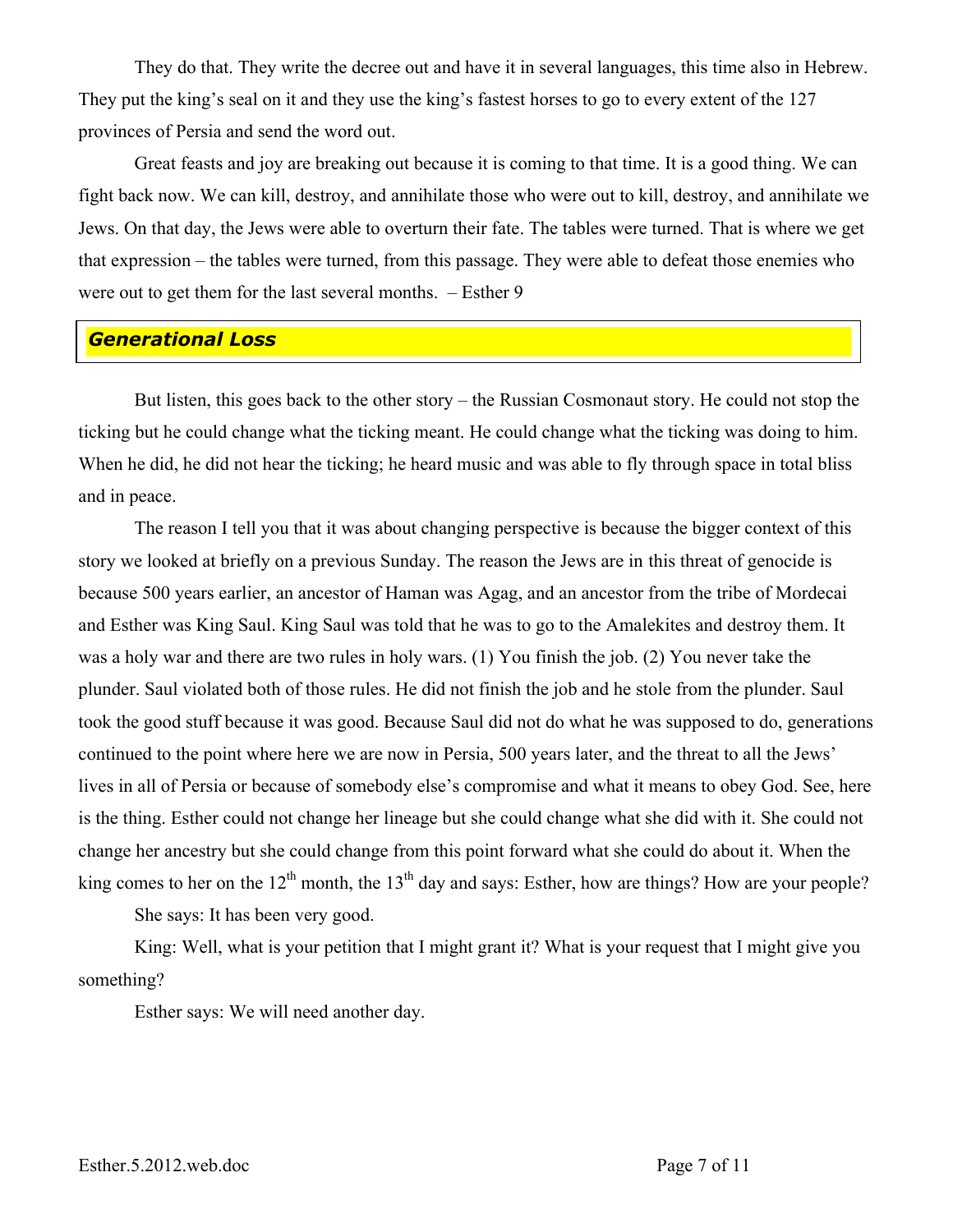This is not the little girl in the beginning of the story. We will need another day; there is more killing. And I want the ten sons of Haman the Agagite to swing with their father on the gallows because that is what happened to Saul and his descendants. It should happen to Haman and his.

So the king said: Fine. Take the ten sons and put them on these impaling poles and give the Jews another day to defend themselves.

Here is the other thing that Esther did. No plunder was taken. In Chapter 9, it says this three times. Why would they say it three times? Because they want us to know that she gets it. This is the end of the old ways and the beginning of the new ways. Esther cannot change where she has been and what she comes from but she can change where she is going and what her family will leave behind. Her family will leave behind obedience. They will finish this and they will not touch the plunder. Three times: And they did not touch the plunder. They defeated the enemies and they did it right.

Then they are flying through space in total bliss and in peace.

# *Concluding Comments*

There are two concluding comments to the story. One is personal and one is about the Jews.

Here is the personal one about Mordecai. The king took off his signet ring that he had reclaimed from Haman and he presented it to Mordecai. Esther appointed him over Haman's estate. Listen to this because this is the guy who had been in burlap and ashes just a few days before.

> Esther 8:15-17 Mordecai left the king's presence wearing royal garments of blue and white, a large crown of gold and a purple robe of fine linen. And the city of Susa held a joyous celebration. For the Jews it was a time of happiness and joy, gladness and honor. In every province and in every city, wherever the edict of the king went, there was joy and gladness among the Jews, with feasting and celebrating. And many people of other nationalities became Jews because fear of the Jews had seized them.

Yeah, I want to be Jewish. What God do you serve? You have Haman on a pole. You have got the king eating out of your hand. Who is in charge? God is. Can I serve that God?

Here is why the Jews still celebrate Purim today, called the Feast of Purim. Purim means lot, lottery, luck and they are making fun of that whole thing.

In Chapter 9 it says: Esther 9:23-25

So the Jews agreed to continue the celebration they had begun, doing what Mordecai had written to them. For Haman son of Hammedatha, the Agagite, the enemy of all the Jews, had plotted against the Jews to destroy them and had cast the pur (that is, the lot) for their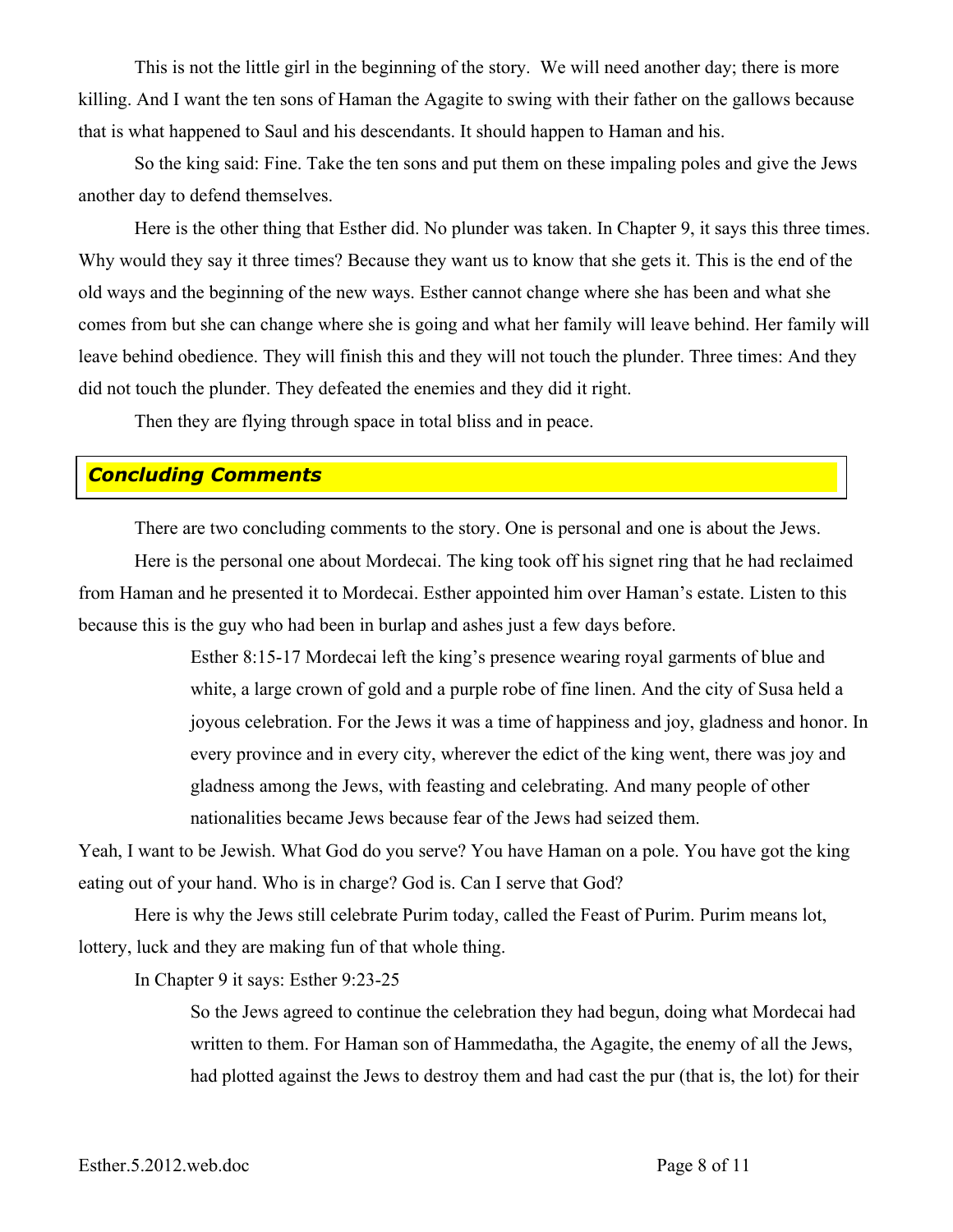ruin and destruction. But when the plot came to the king's attention, he issued written orders that the evil scheme Haman had devised against the Jews should come back onto his own head, and that he and his sons should be hanged on the gallows.

That is the story of Purim. A great story can change a life. A great story has that power. A great story that talks about the greatness of God and how He works in our lives today.

### *God works in our lives today. Brenda's story*

I don't know if you know this story, the story of Brenda who is an old friend of mine. *[pencil tapping on podium]* She was sweet and loving and one of her greatest desires of her life was to be a mother of a child. But she couldn't. She just wasn't made that way. They tried a lot of things but it just made it worse, more frustrating. I guess just the lot she was given, the cards she was dealt. One of those cards, infertility, was consuming her. It was going to make her crazy. It would fill her with sorrow and resentment. Every announcement among all her friends getting pregnant made it worse. Every stroller was like salt on the wounds. She was slipping. What is she going to do? She is all alone.

Her husband says: Look, why don't you come to church with me tonight. They are telling a fun story and I want you to be part of it. It is the story of Esther. She said: Fine, what could happen?

They came and sat and heard about Esther and the power of God in everyday life and what you can change and what you can't change. She got in the car and closed her eyes and she turned to her husband and said: Bob, I am going to put this down. We are not going to talk about things we can't change. We are going to start talking about things we can change. I can't do anything about this but I can do something about what it is doing to me. I can't change how I got here and why I am broken but I can change about how we become a family. -- They drove home that night filled with bliss and in total peace.

That is the power of a great story, the power of the stories that God writes. The Bible is His story and Esther is supposed to be our story. It is how God works today. If we just choose to accept the things we cannot change and to change the things that we can. You cannot do anything about how you got here but you can change how it affects you. You can't change your ancestry and your background and your upbringing and your predispositions. But you can change what it does if you want. This whole series started with – How much is your sin going to cost me? That is the context of Esther. How much is everyone else's sin – her ancestors' sins, King Saul, King Xerxes the crazy, drunken king, Haman the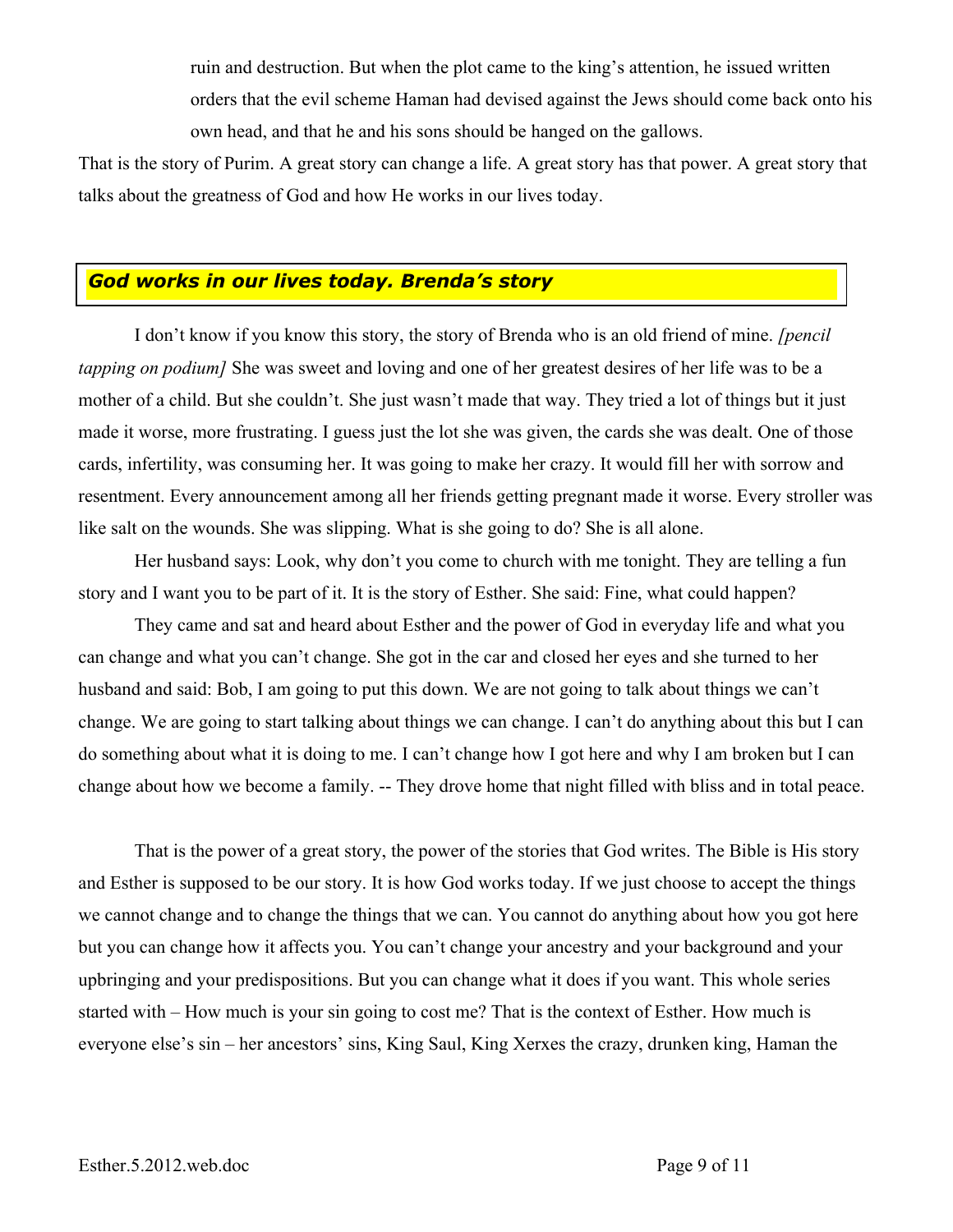Agagite – but she chose to change what she could and she made it music for God to enjoy. It was a worship song to Him when she chose to be courageous.

Do you want to know how you can overcome How Much is Your Sin Going to Cost Me? You do this. You get out a sheet of paper and write at the top "You Owe Me", whoever this person is [who negatively affected you] and all that they stole from you and the wickedness that you suffered. You go into every single detail and ask God's Spirit to help you with the little things and fill it out. It is a bill for someone to cash. You fill that out so that you can have in ink what that person owes you and how much their sin cost you. Got that? Now turn the paper over and write from Romans 12:19 "Vengeance is mine says the Lord. I will repay." Let Him be the collector. Give God the marker. Let Him deal with it. And put it down. Stop the ticking. Make it music. See that there was something bigger all along that it is part of you becoming maybe who you were meant to become. Then take that sheet of paper to someplace memorable, a fireplace, a trash can in the kitchen, trash can by the street, and put it down. Let it go. Drop it. Every time it comes back, later on in your life, in the morning and at night, before you go to bed you can stand over the fireplace and say: Somebody else is collecting this bill; I am moving forward.

That is how you stop the ticking. That is how you trust in the power of God's justice and the reconciliation He will have with every man. Then you get to be free. You get to live and float through the sky, through space on this giant blue rock in total bliss and in peace. That is how it happens. You see that God has never left us. He has never gone. He is always supporting us all along. It is all part of this big story. That is my hope and desire for this story, the story called Esther. I hope that Esther's story becomes your story in your life.

Let's pray to that end. If you need help, you want to help pray you through this transition of stopping this ticking, there will be people up front here after the service. Come on up and let them hold your hands and let them take an inventory of that list so that you can deal with it. Tell them what you need to do. We will make that available.